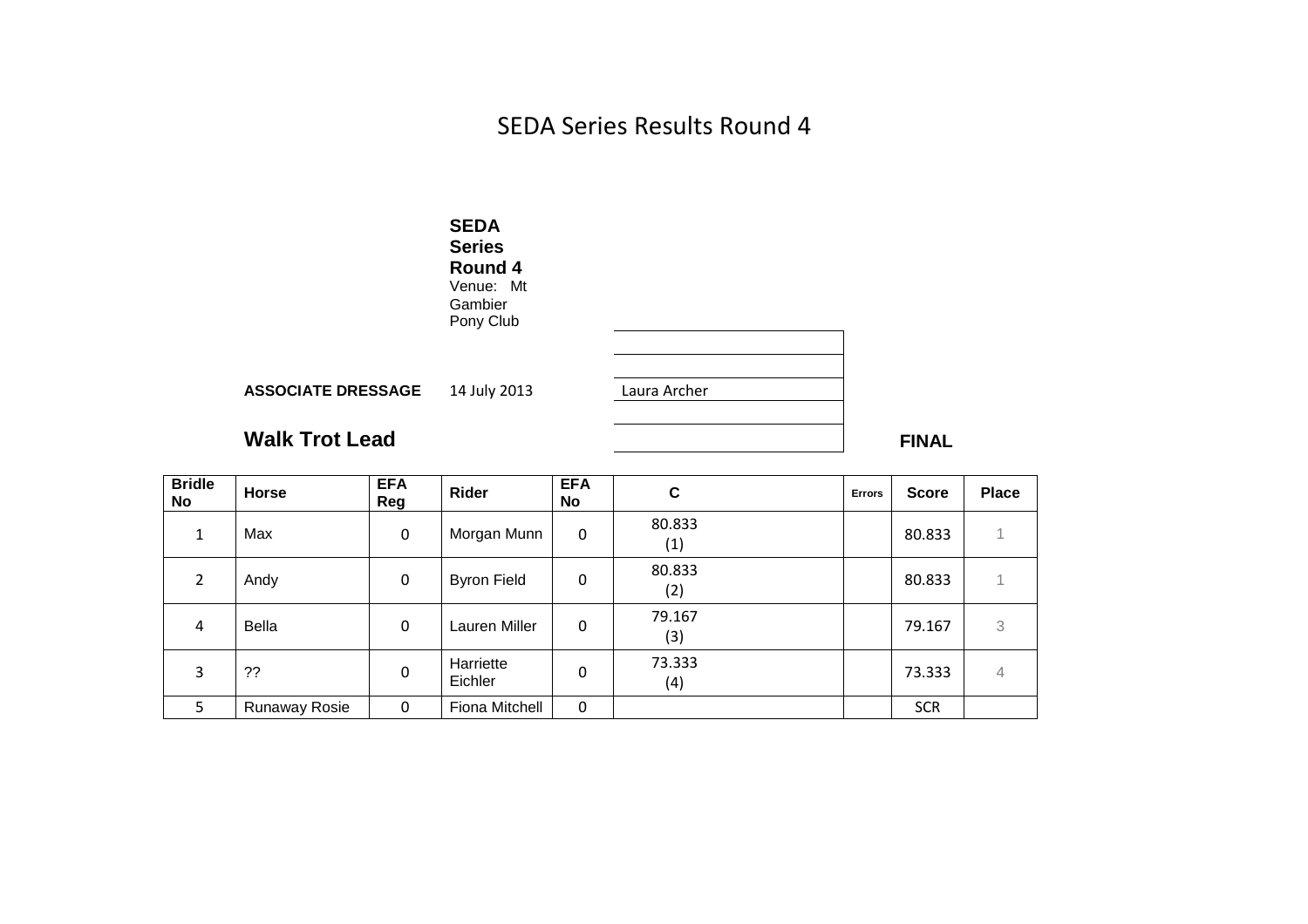

**Preparatory A FINAL** 

| <b>Bridle</b><br><b>No</b> | Horse                  | <b>EFA</b><br>Reg | Rider                 | <b>EFA No</b> | $\mathbf c$      | <b>Errors</b> | <b>Score</b> | <b>Place</b>        |
|----------------------------|------------------------|-------------------|-----------------------|---------------|------------------|---------------|--------------|---------------------|
| 11                         | Beaujolang             | $\mathbf{0}$      | Sally Mitchell        | $\mathbf 0$   | 73.158<br>(1)    |               | 73.158       | 1                   |
| 18                         | Glenfield<br>Scotchman | $\mathbf 0$       | Wayne Field           | $\mathbf 0$   | 72.105<br>(2)    |               | 72.105       | $\overline{2}$      |
| 6                          | Bindi                  | $\mathbf 0$       | Mellissa Curran       | $\pmb{0}$     | 68.947<br>(3)    |               | 68.947       | 3                   |
| 59                         | Spirit                 | $\mathbf 0$       | Mellissa Curran       | $\mathbf 0$   | 67.895<br>(4)    |               | 67.895       | $\overline{4}$      |
| 16                         | Ace                    | $\mathbf{0}$      | Julie Warneke         | $\mathbf 0$   | 66.316<br>(5)    |               | 66.316       | 5                   |
| 5                          | Runaway Rosie          | $\mathbf 0$       | Fiona Mitchell        | $\mathbf 0$   | 64.737<br>(6)    |               | 64.737       | 6                   |
| 9                          | Scooby                 | $\mathbf 0$       | Zoe Kinley            | $\pmb{0}$     | 63.158<br>$(=7)$ |               | 63.158       | $=7$                |
| 12                         | Classic Antonio        | $\mathbf 0$       | <b>Teresa Priddle</b> | $\mathbf 0$   | 63.158<br>$(=7)$ |               | 63.158       | $=7$                |
| 14                         | Charlie                | $\mathbf 0$       | Robyn Parker          | 0             | 62.105<br>(9)    |               | 62.105       | $\mathcal{G}% _{0}$ |
| 4                          | Bella                  | 0                 | Lauren Miller         | $\mathbf 0$   | 61.579<br>(10)   | 1             | 61.579       | 10                  |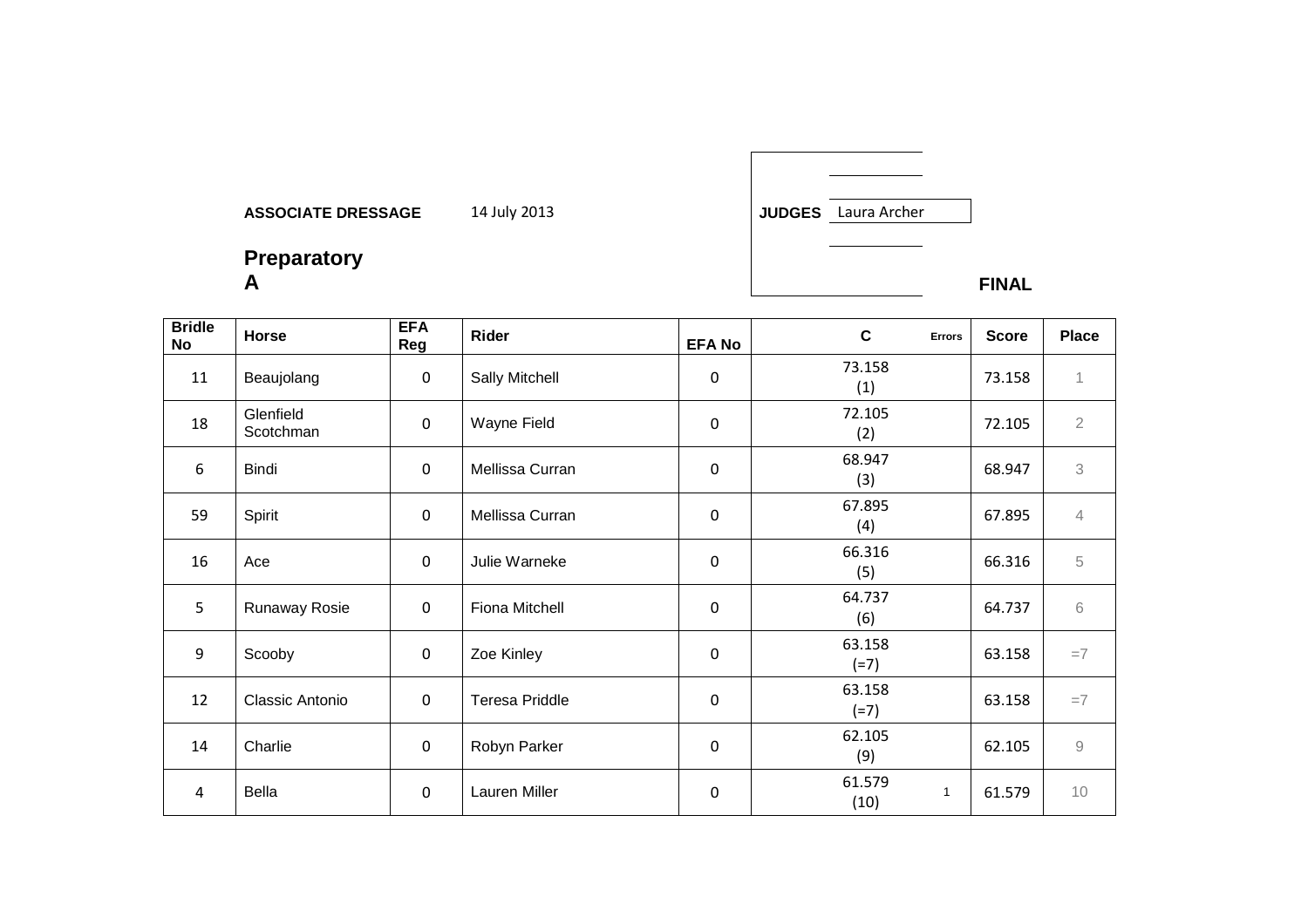| 17 | Whitney           | Mercedes Scott          | 59.474<br>(11) | 59.474     |  |
|----|-------------------|-------------------------|----------------|------------|--|
|    | Sammi             | Zoe Kinley              |                | <b>SCR</b> |  |
| 10 | Super Sammy       | Amy Williams            |                | <b>SCR</b> |  |
| 13 | <b>Beowulf RL</b> | <b>Brittany Kirkman</b> |                | <b>SCR</b> |  |
| 15 | Sunny Time        | Lesa Van Uitert         |                | <b>SCR</b> |  |

JUDGES Emma Attiwill

# **Preparatory D** FINAL

| <b>Bridle</b><br><b>No</b> | <b>Horse</b>           | <b>EFA</b><br>Reg | <b>Rider</b>          | <b>EFA No</b> | C<br><b>Errors</b> | <b>Score</b> | <b>Place</b> |
|----------------------------|------------------------|-------------------|-----------------------|---------------|--------------------|--------------|--------------|
| 16                         | Ace                    | $\Omega$          | Julie Warneke         | 0             | 65.263<br>(1)      | 65.263       | 1            |
| 18                         | Glenfield<br>Scotchman | $\Omega$          | Wayne Field           | 0             | 64.211<br>(2)      | 64.211       | 2            |
| 17                         | Whitney                | $\Omega$          | Mercedes Scott        | 0             | 61.579<br>(3)      | 61.579       | 3            |
| 12                         | Classic Antonio        | $\Omega$          | <b>Teresa Priddle</b> | $\Omega$      | 59.474<br>(4)      | 59.474       | 4            |
| 11                         | Beaujolang             | $\Omega$          | Sally Mitchell        | 0             | 58.421<br>$(=5)$   | 58.421       | $=$ 5        |
| 15                         | Sunny Time             | $\Omega$          | Lesa Van Uitert       | 0             | 58.421<br>$(=5)$   | 58.421       | $=5$         |
| 65                         | Scoobi                 | $\mathbf{0}$      | Katie Williams        | 0             |                    | <b>SCR</b>   |              |
| 10                         | Super Sammy            | $\mathbf{0}$      | Amy Williams          | 0             |                    | <b>SCR</b>   |              |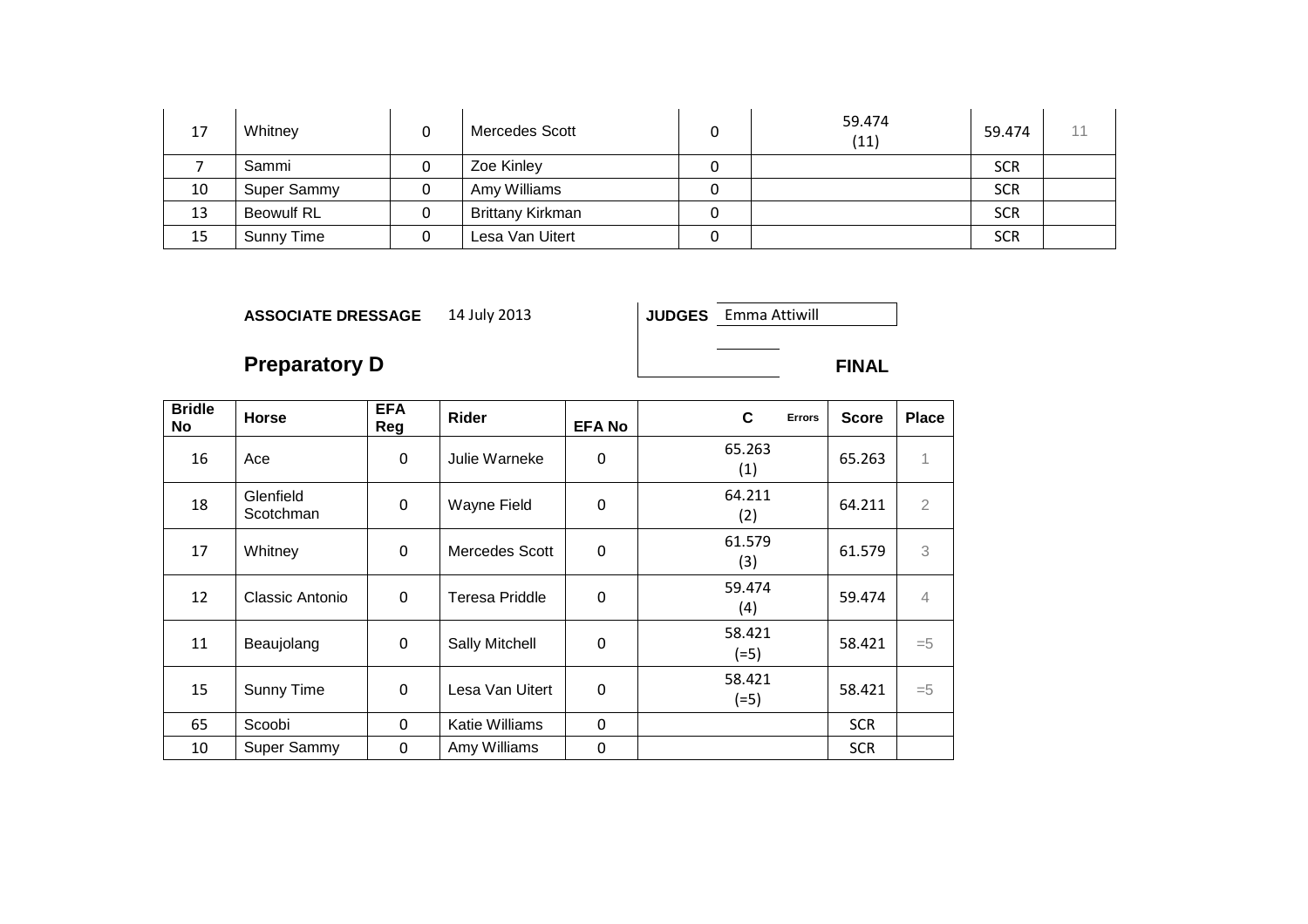# **ASSOCIATE DRESSAGE** 14 July 2013 **JUDGES**

Issy Dihm

**Preliminary 1A FINAL** 

| <b>Bridle</b><br><b>No</b> | Horse                        | <b>EFA</b><br>Reg | Rider            | <b>EFA No</b> | $\mathbf c$<br>Errors | <b>Score</b> | <b>Place</b>   |
|----------------------------|------------------------------|-------------------|------------------|---------------|-----------------------|--------------|----------------|
| 42                         | Bandarra Lightyear           | $\mathbf 0$       | Donna Eichler    | 0             | 68.500<br>(1)         | 68.500       | 1              |
| 26                         | <b>Blu De Ville</b>          | 0                 | Lauren Harvey    | 0             | 67.000<br>(2)         | 67.000       | $\overline{2}$ |
| 40                         | Maronwood Matilda            | 0                 | Amy Croser       | 0             | 66.000<br>(3)         | 66.000       | 3              |
| 29                         | October                      | $\mathbf 0$       | Anna Mitchell    | $\mathbf 0$   | 65.000<br>(4)         | 65.000       | $\overline{4}$ |
| 33                         | Jazail Miri                  | $\mathbf 0$       | Robyn Parker     | $\mathbf 0$   | 64.500<br>(5)         | 64.500       | 5              |
| 59                         | Spirit                       | $\mathbf 0$       | Mellissa Curran  | $\mathbf 0$   | 62.500<br>(6)         | 62.500       | 6              |
| 30                         | <b>Chapple Street</b>        | $\mathbf 0$       | June Whitehead   | $\mathbf 0$   | 61.000<br>(7)         | 61.000       | $\overline{7}$ |
| 39                         | <b>Buttons</b>               | $\mathbf{0}$      | Amanda Munn      | $\mathbf 0$   | 60.500<br>(8)         | 60.500       | 8              |
| 6                          | Bindi                        | $\mathbf 0$       | Mellissa Curran  | $\mathbf 0$   | 59.000<br>$(=9)$      | 59.000       | $=9$           |
| 37                         | <b>Blue Thunder</b>          | 0                 | Steph Cooper     | 0             | 59.000<br>$(=9)$      | 59.000       | $=9$           |
| 41                         | <b>Glenfield Rushette</b>    | 0                 | Wayne Field      | $\mathbf 0$   | 58.500<br>(11)        | 58.500       | 11             |
| 31                         | Roseridge Shimmering<br>Diva | $\mathbf 0$       | Brittany Kirkman | $\mathbf 0$   | 58.000<br>(12)        | 58.000       | 12             |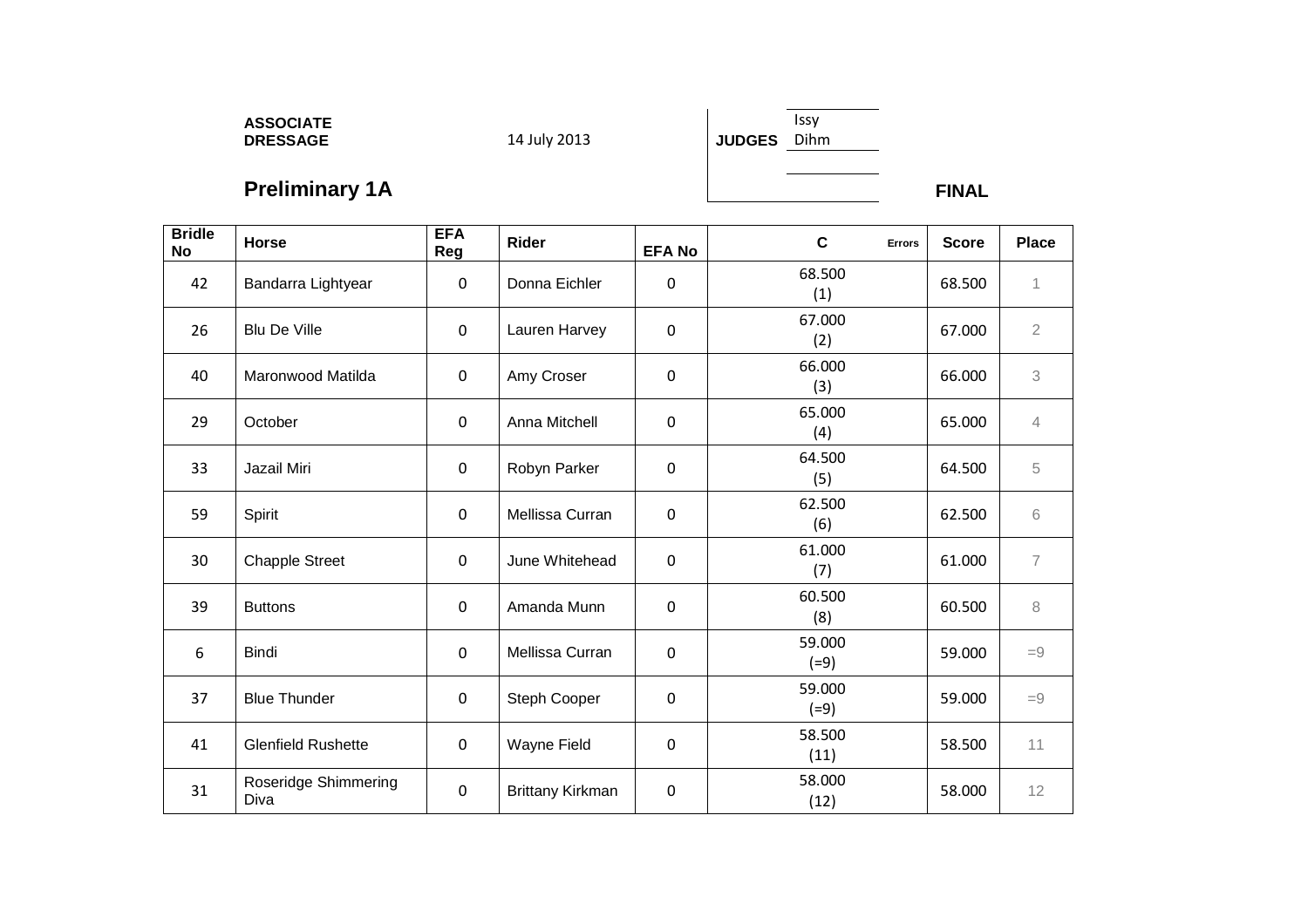| 21 | <b>Wadelee Cartier</b> | $\Omega$     | Jess Herring            | $\mathbf 0$      | 56.250<br>(14) | 56.250     | 14 |
|----|------------------------|--------------|-------------------------|------------------|----------------|------------|----|
| 38 | Abby                   | 0            | Sophie Scott            | $\mathbf 0$      | 57.500<br>(13) | 57.500     | 13 |
| 11 | Beaujolang             | $\mathbf 0$  | Sally Mitchell          | $\mathbf 0$      | 56.000<br>(15) | 56.000     | 15 |
| 32 | Jackson ofthe Moyne    | 0            | <b>Brittany Kirkman</b> | $\mathbf 0$      | 55.500<br>(16) | 55.500     | 16 |
| 20 | Binyidi Major          | $\mathbf{0}$ | Wayne Field             | $\mathbf 0$      | 53.000<br>(17) | 53.000     | 17 |
| 17 | Whitney                | $\mathbf 0$  | Mercedes Scott          | $\mathbf 0$      | 52.500<br>(18) | 52.500     | 18 |
| 34 | Roxleigh Frangelica    | $\mathbf 0$  | Sally Russell           | $\mathbf 0$      |                | <b>SCR</b> |    |
| 24 | Verdasco               | $\mathbf 0$  | Zoe Kinley              | $\boldsymbol{0}$ |                | <b>SCR</b> |    |
| 27 | Spot On The Dot        | 0            | <b>Katie Williams</b>   | $\mathbf 0$      |                | <b>SCR</b> |    |
| 10 | Super Sammy            | 0            | Amy Williams            | $\mathbf 0$      |                | <b>SCR</b> |    |
| 19 | Xena                   | $\mathbf 0$  | Laura Archer            | $\mathbf 0$      |                | <b>SCR</b> |    |
| 25 | Jessie Springs         | $\mathbf 0$  | Lauren Harvey           | $\mathbf 0$      |                | <b>SCR</b> |    |
| 35 | Albertson              | 0            | Amanda Bennett          | $\mathbf 0$      |                | <b>SCR</b> |    |
| 36 | Centillo               | 0            | Nina Lonergan           | $\mathbf 0$      |                | <b>SCR</b> |    |
| 28 | <b>AH Diamond</b>      | $\mathbf 0$  | Emily Hill              | $\mathbf 0$      |                | <b>SCR</b> |    |
| 65 | Scoobi                 | 0            | <b>Katie Williams</b>   | $\boldsymbol{0}$ |                | <b>SCR</b> |    |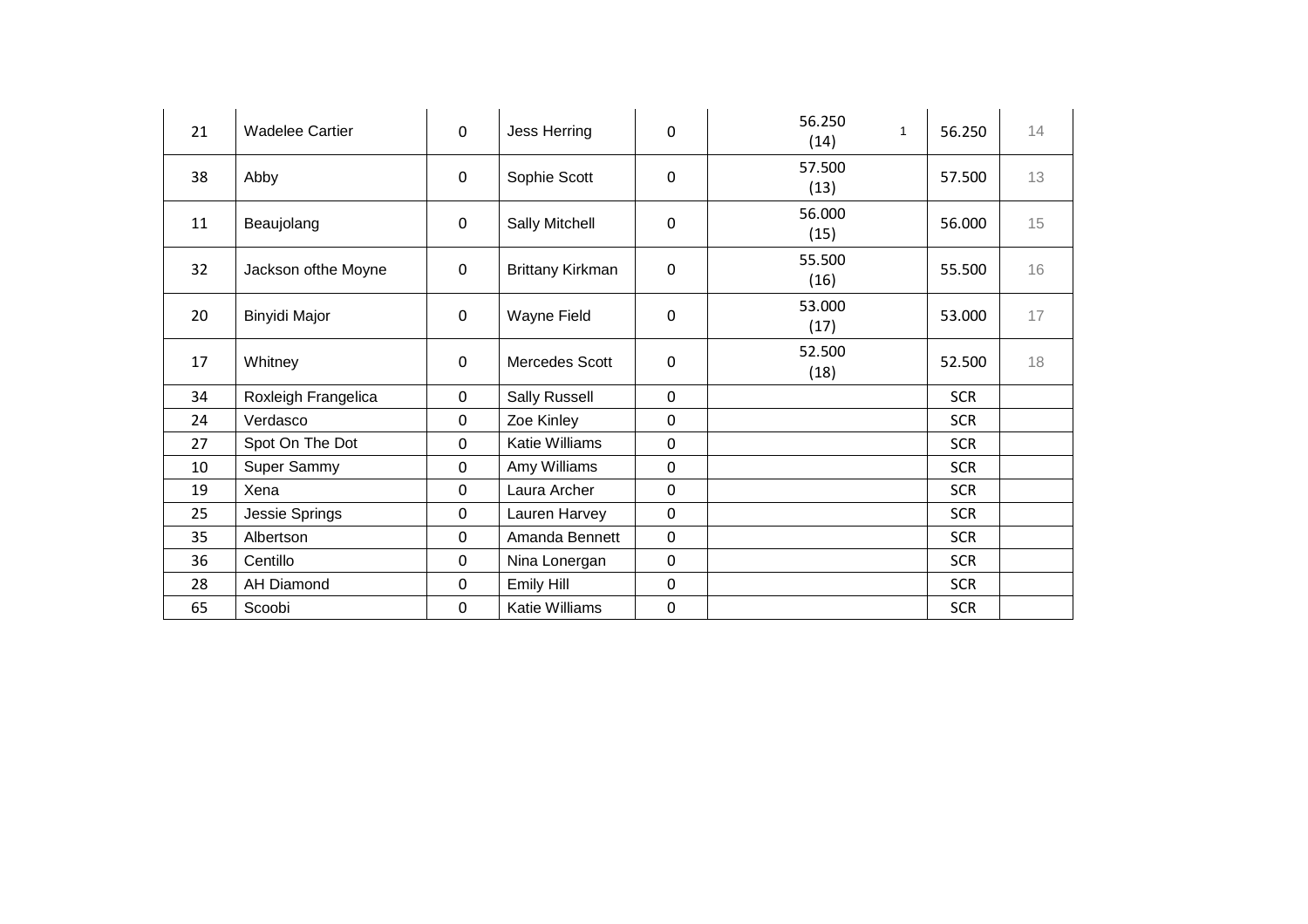JUDGES Jessica Herring

**Preliminary 1D Final Final Final Final** 

| <b>Bridle</b><br><b>No</b> | Horse                  | <b>EFA</b><br>Reg | Rider            | <b>EFA No</b> | $\mathbf c$<br><b>Errors</b> | <b>Score</b> | <b>Place</b>   |
|----------------------------|------------------------|-------------------|------------------|---------------|------------------------------|--------------|----------------|
| 22                         | Tango                  | $\mathbf 0$       | Kristy deBruin   | $\mathbf{0}$  | 74.091<br>(1)                | 74.091       | 1              |
| 29                         | October                | $\mathbf 0$       | Anna Mitchell    | $\mathbf 0$   | 71.818<br>(2)                | 71.818       | $\overline{2}$ |
| 26                         | Blu De Ville           | $\mathbf 0$       | Lauren Harvey    | $\mathbf 0$   | 67.727<br>(3)                | 67.727       | $\mathfrak{Z}$ |
| 33                         | Jazail Miri            | $\mathbf 0$       | Robyn Parker     | $\mathbf 0$   | 65.682<br>(4)                | 65.682       | $\overline{4}$ |
| 42                         | Bandarra Lightyear     | $\mathbf 0$       | Donna Eichler    | $\mathbf 0$   | 65.455<br>(5)                | 65.455       | 5              |
| 34                         | Roxleigh Frangelica    | $\mathbf 0$       | John Thompson    | $\mathbf 0$   | 64.091<br>(6)                | 64.091       | 6              |
| 40                         | Maronwood Matilda      | $\mathbf 0$       | Amy Croser       | $\mathbf 0$   | 60.455<br>(7)                | 60.455       | $\overline{7}$ |
| 39                         | <b>Buttons</b>         | $\mathbf 0$       | Amanda Munn      | 0             | 59.545<br>(8)                | 59.545       | 8              |
| 20                         | Binyidi Major          | $\mathbf 0$       | Wayne Field      | $\mathbf 0$   | 59.091<br>(9)                | 59.091       | $\mathcal{G}$  |
| 38                         | Abby                   | $\mathbf 0$       | Sophie Scott     | $\mathbf 0$   | 58.182<br>(10)               | 58.182       | 10             |
| 32                         | Jackson ofthe Moyne    | $\mathbf 0$       | Brittany Kirkman | $\mathbf 0$   | 57.727<br>(11)               | 57.727       | 11             |
| 21                         | <b>Wadelee Cartier</b> | $\pmb{0}$         | Jess Herring     | $\mathbf 0$   | 57.273<br>(12)               | 57.273       | 12             |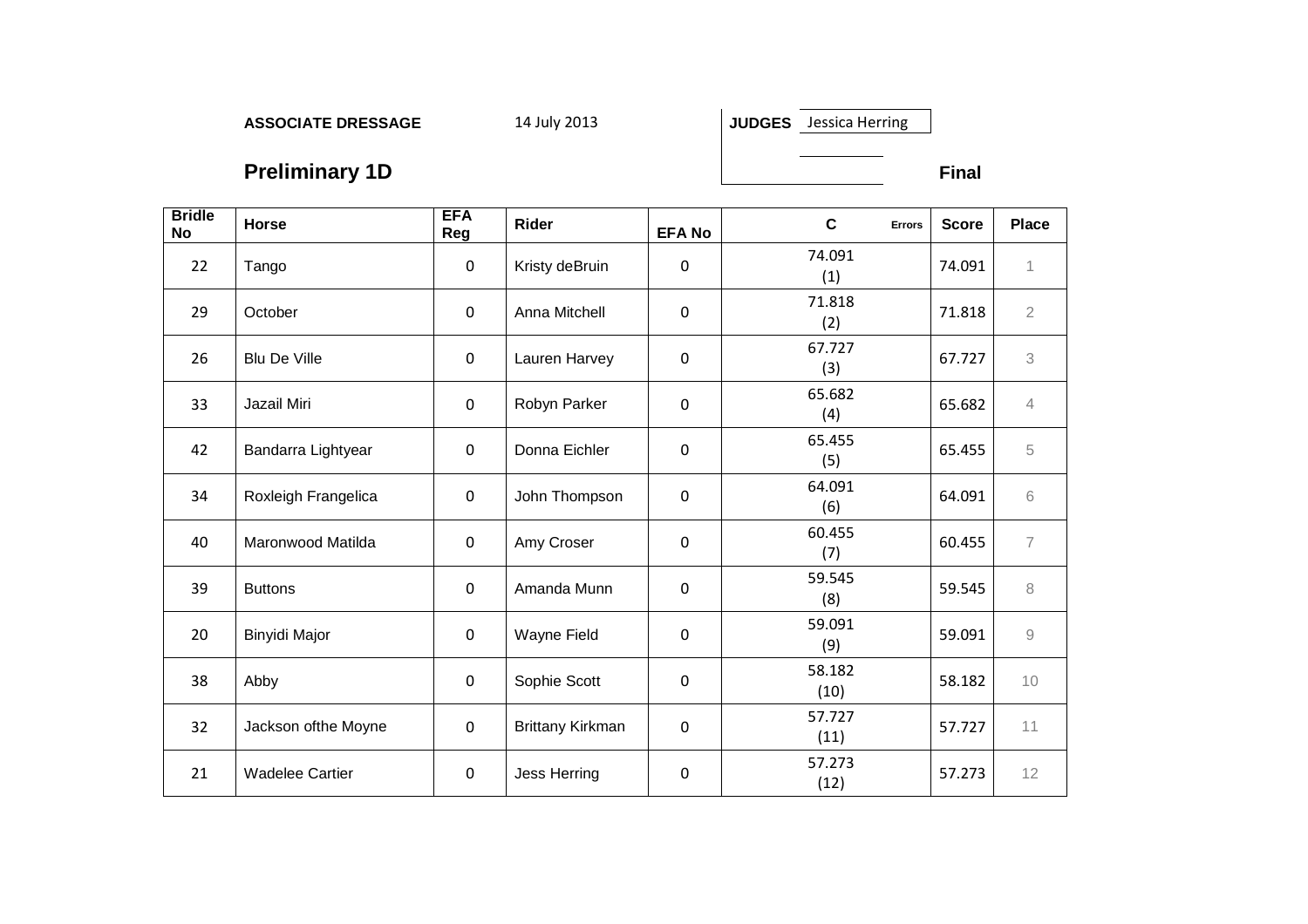| 30 | <b>Chapple Street</b>        | $\mathbf 0$ | June Whitehead   | 0           | 56.818<br>(13) | 56.818     | 13 |
|----|------------------------------|-------------|------------------|-------------|----------------|------------|----|
| 37 | <b>Blue Thunder</b>          | $\pmb{0}$   | Steph Cooper     | 0           | 55.909<br>(14) | 55.909     | 14 |
| 31 | Roseridge Shimmering<br>Diva | $\mathbf 0$ | Brittany Kirkman | 0           | 53.636<br>(15) | 53.636     | 15 |
| 17 | Whitney                      | $\mathbf 0$ | Mercedes Scott   | 0           | 53.182<br>(16) | 53.182     | 16 |
| 41 | <b>Glenfield Rushette</b>    | $\mathbf 0$ | Wayne Field      | $\Omega$    | 48.636<br>(17) | 48.636     | 17 |
| 19 | Xena                         | 0           | Laura Archer     | 0           |                | <b>SCR</b> |    |
| 24 | Verdasco                     | 0           | Zoe Kinley       | 0           |                | <b>SCR</b> |    |
| 27 | Spot On The Dot              | 0           | Katie Williams   | 0           |                | <b>SCR</b> |    |
| 25 | Jessie Springs               | 0           | Lauren Harvey    | 0           |                | <b>SCR</b> |    |
| 35 | Albertson                    | 0           | Amanda Bennett   | $\mathbf 0$ |                | <b>SCR</b> |    |
| 36 | Centillo                     | 0           | Nina Lonergan    | 0           |                | <b>SCR</b> |    |
| 43 | Meridian Dakota              | 0           | Ellen Russell    | 0           |                | <b>SCR</b> |    |
| 65 | Scoobi                       | $\Omega$    | Katie Williams   | $\Omega$    |                | <b>SCR</b> |    |
| 23 | Sarry                        | 0           | Ann Miller       | 0           |                | <b>SCR</b> |    |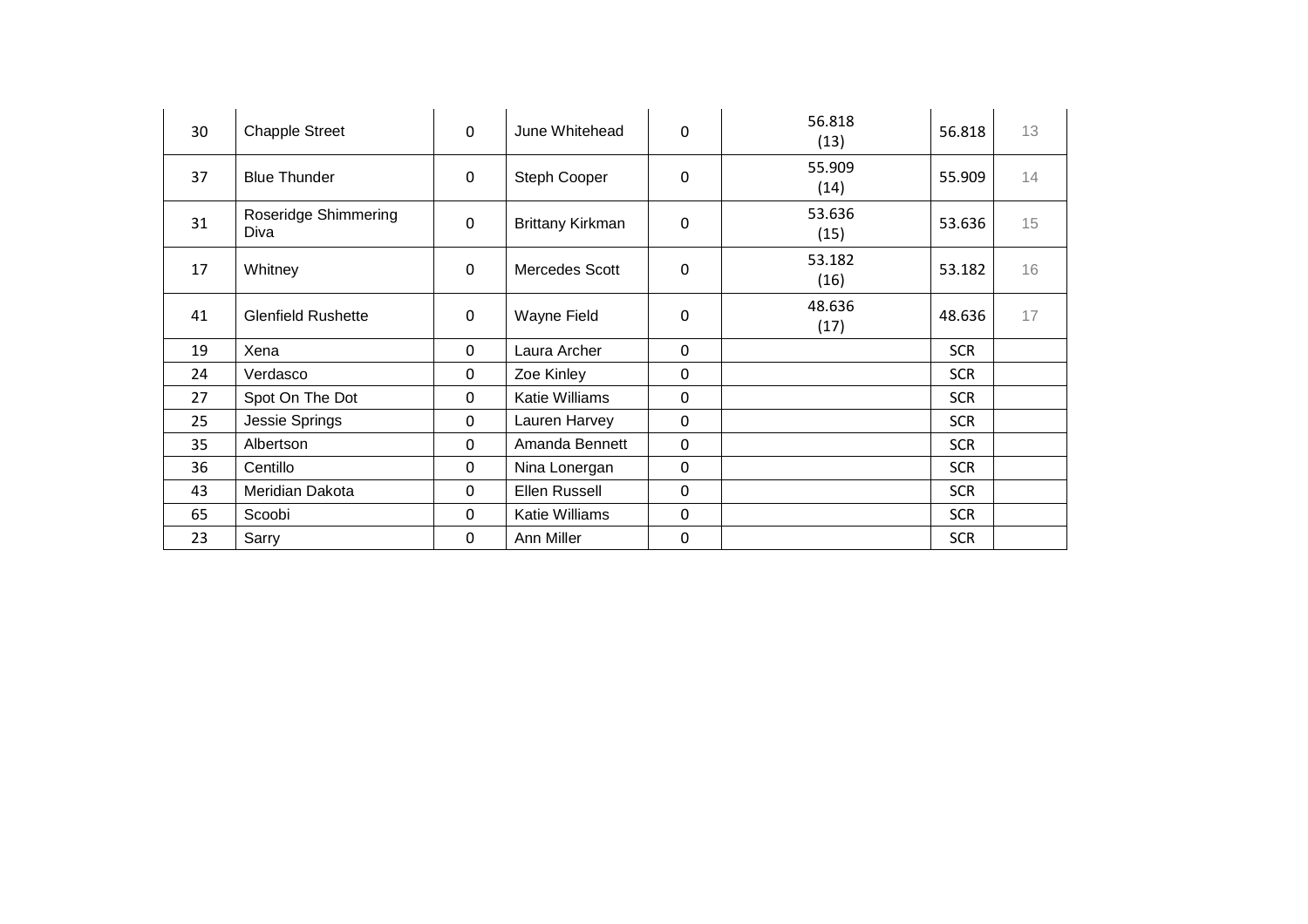JUDGES June Whitehead

**Novice 2A FINAL** 

| <b>Bridle</b><br><b>No</b> | Horse                | <b>EFA</b><br>Reg | Rider                   | <b>EFA No</b> | C<br><b>Errors</b> | <b>Score</b> | <b>Place</b>   |
|----------------------------|----------------------|-------------------|-------------------------|---------------|--------------------|--------------|----------------|
| 45                         | Mistwood Enchantress | $\mathbf 0$       | Amy Silvester           | 0             | 75.556<br>(1)      | 75.556       |                |
| 43                         | Meridian Dakota      | $\mathbf 0$       | Ellen Russell           | 0             | 68.889<br>(2)      | 68.889       | $\mathbf{2}$   |
| 44                         | Star of Courage      | 0                 | Steph Cooper            | 0             | 67.037<br>(3)      | 67.037       | 3              |
| 32                         | Jackson ofthe Moyne  | $\mathbf 0$       | <b>Brittany Kirkman</b> | 0             | 58.519<br>(4)      | 58.519       | $\overline{4}$ |
| 55                         | Gary                 | $\mathbf{0}$      | Kate Warneke            | $\mathbf{0}$  |                    | <b>SCR</b>   |                |
| 27                         | Spot On The Dot      | 0                 | Katie Williams          | 0             |                    | <b>SCR</b>   |                |
| 28                         | <b>AH Diamond</b>    | $\mathbf 0$       | Emily Hill              | $\mathbf 0$   |                    | <b>SCR</b>   |                |
| 24                         | Verdasco             | $\mathbf{0}$      | Zoe Kinley              | $\mathbf{0}$  |                    | <b>SCR</b>   |                |
| 23                         | Sarry                | 0                 | Ann Miller              | 0             |                    | <b>SCR</b>   |                |
| 47                         | <b>Kylen Matisse</b> | $\Omega$          | Cailin Kennedy          | $\mathbf{0}$  |                    | <b>SCR</b>   |                |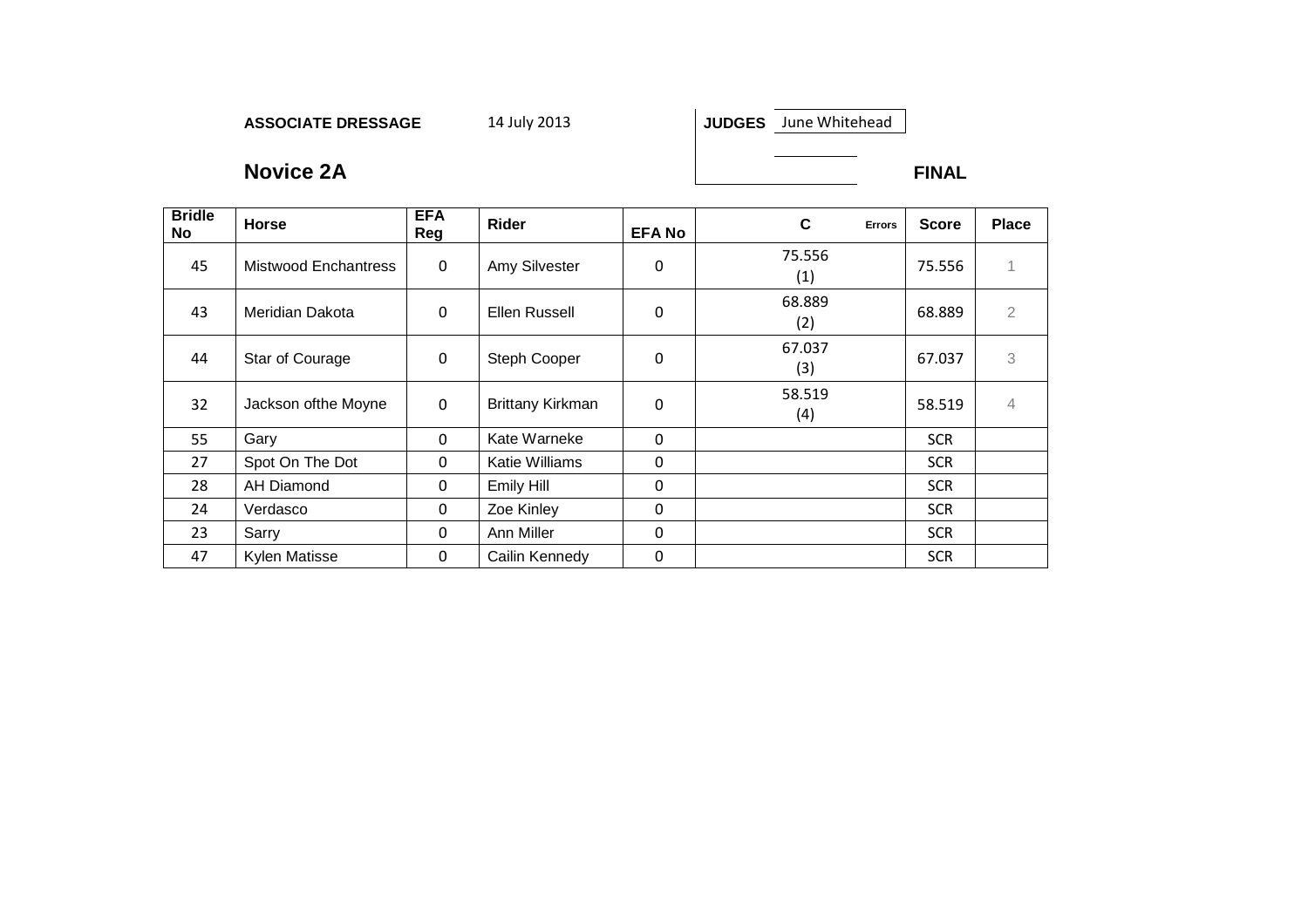**JUDGES** Nat Goldsworthy

**Novice 2D** FINAL

| <b>Bridle</b><br>No | <b>Horse</b>                   | <b>EFA</b><br>Reg | Rider             | <b>EFA No</b> | C             | <b>Errors</b> | <b>Score</b> | <b>Place</b>   |
|---------------------|--------------------------------|-------------------|-------------------|---------------|---------------|---------------|--------------|----------------|
| 55                  | Gary                           | $\mathbf{0}$      | Kate Warneke      | 0             |               |               | <b>SCR</b>   |                |
| 47                  | Kylen Matisse                  | 0                 | Cailin<br>Kennedy | $\mathbf 0$   |               |               | <b>SCR</b>   |                |
| 23                  | Sarry                          | $\Omega$          | Ann Miller        | 0             |               |               | <b>SCR</b>   |                |
| 43                  | Meridian Dakota                | 0                 | Ellen Russell     | $\mathbf 0$   | 57.429<br>(2) |               | 57.429       | $\overline{2}$ |
| 44                  | Star of Courage                | $\mathbf 0$       | Steph Cooper      | 0             | 56.429<br>(3) | 1             | 56.429       | 3              |
| 45                  | Mistwood<br><b>Enchantress</b> | $\mathbf 0$       | Amy Silvester     | $\mathbf 0$   | 59.000<br>(1) |               | 59.000       |                |
| 46                  | Lochanside Abigail             | $\mathbf 0$       | Susan<br>McKenry  | 0             |               |               | <b>SCR</b>   |                |
|                     |                                |                   |                   |               |               |               |              |                |

# **Elementary 3A FINAL**

| <b>Bridle</b><br>No | <b>Horse</b>             | <b>EFA</b><br>Reg | Rider          | <b>EFA No</b> | С<br><b>Errors</b> | <b>Score</b> | <b>Place</b> |
|---------------------|--------------------------|-------------------|----------------|---------------|--------------------|--------------|--------------|
| 43                  | Meridian Dakota          | 0                 | Ellen Russell  | 0             | 56.143<br>(1)      | 56.143       |              |
| 50                  | <b>Bi-Centennial</b>     | 0                 | Ann Dodd       | 0             | 55.000<br>(2)      | 55.000       | っ            |
| 48                  | Acacia Ridge<br>Gibralta |                   | Michelle Linke | 0             | 53.714<br>(3)      | 53.714       | 3            |